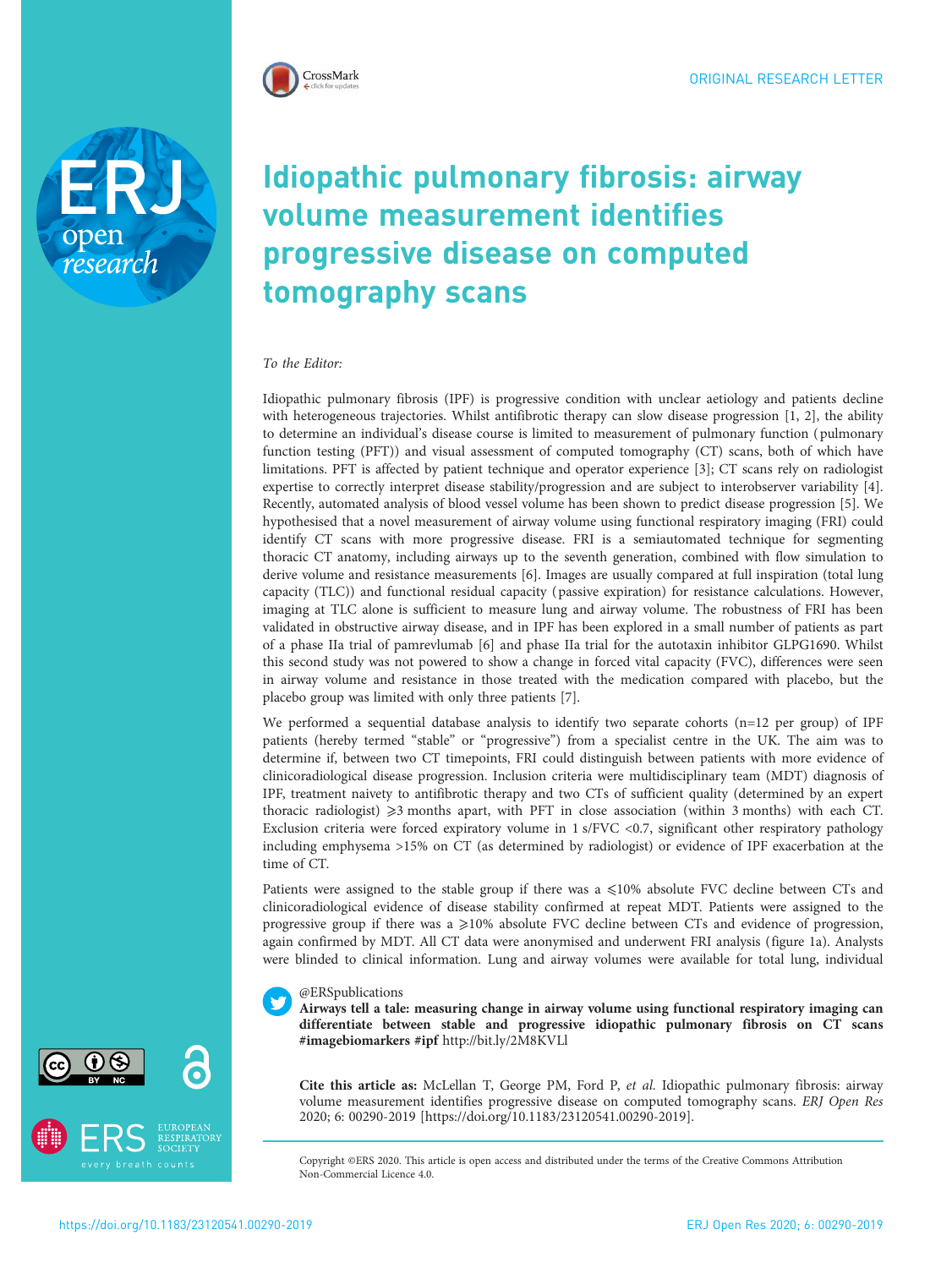<span id="page-1-0"></span>

FIGURE 1 a) Specific airway volume change between computed tomography scans in an example patient. b) Median change in specific airway volume in the stable and progressive groups. The error bars represent the interquartile range and the bars themselves the median change. c) Correlation between absolute decline in forced vital capacity (FVC) (% predicted) with change in total specific airway volume.

lobes, central (first to second generation) and distal (third to seventh generation) airways. Specific airway volume ( $sV_{aw}$ ) was calculated by dividing the airway volume by lung volume. This allowed for interpatient comparison of airway volume in patients with different lung volumes and intrapatient comparison, given that lung volumes were expected to decline between imaging [\[4](#page-2-0)]. The study was approved by the ethics committee at our institution (ref. S02467). Initial statistical analysis was performed using R version 3.6.1 (R Foundation for Statistical Computing, Vienna, Austria); diagrams and between group comparisons using Prism v.8.1.1 (GraphPad, La Jolla, CA, USA).

Both groups were matched for both demographics and baseline PFTs. There was no difference  $(p=0.5)$ between groups in the timing of CT to PFT; the majority were performed within 2 months of imaging. The interval between imaging varied between 174 and 1059 days (median interval 366 (stable) and 695 ( progressive) days, p=0.05). Both groups exhibited decline in FVC between CT scans with a smaller median drop in the stable group (−140 mL) versus the progressive group (−400 mL) ( p=0.005). Similar findings were observed in change in transfer factor of the lung for carbon monoxide between groups (stable −7%, progressive −17%; p=0.02). To support the changes in FVC, there was a decline in FRI lung volume in both groups. This was smaller in the stable (−270 mL) versus the progressive (−740 mL) group  $(p=0.03)$ .

We used random forest analysis and out-of-bag cross-validation to identify FRI parameters that best distinguished between groups (corrected and uncorrected airway/lung volumes and resistance measured overall and in individual lobes; minimum nodes 1, maximum 48). There were seven parameters with a Gini index >0.65 and within these parameters, the  $siV_{aw}$  measurements were more predictive at distinguishing between groups than uncorrected airway volumes.

At first CT scan, median airway volumes for stable and progressive groups were similar at 53 and 60 mL respectively, with total siV<sub>aw</sub> values of 14.9 and 15.6 ml·L<sup>-1</sup> (Kruskal-Wallis, p=0.48). There was then a significant increase in the siV<sub>aw</sub> of the progressive group (median change +6 ml⋅L<sup>-1</sup>) compared with the stable group (median change -0.57 mL·L<sup>-1</sup>) (p=0.0002). This difference was replicated when analysis was confined to upper or lower lobes, or when comparing central or distal airways, with proportionally larger increase in distal airways (figure 1b). Regression analysis showed a weak correlation between  $siV_{aw}$  and interval change in FVC  $(r^2=0.39)$  (figure 1c). Change in specific airway resistance was also measured. There was a larger fall in total resistance in the progressive versus stable group but this was not statistically significant (-0.023 versus -0.001 kPa·s, p=0.14).

Previous work suggested that traction bronchiectasis predicts mortality in IPF [[8](#page-2-0), [9\]](#page-2-0), and its presence is associated with increased fibroblastic activity when CT and pathological samples are compared [[10\]](#page-2-0). As IPF progresses, the proximal airways widen and distal airways dilate and become increasingly tortuous and cystic, possibly eventually causing honeycombing. This is due in part to tractional forces caused by the collagenisation and contraction of the subpleural and epithelial extracellular matrix, but also due to the direct effect of the disease on the airway [\[11, 12\]](#page-2-0). The lungs experience increasing shear and strain stress during ventilation due to the interdependence between nondistensible and rigid airways, vasculature, and parenchyma [[13](#page-2-0)]. At a cellular level, this process of mechanotransduction amplifies fibroblast activity [\[14\]](#page-2-0). We have demonstrated a link between increasing airway volume and disease progression, which adds weight to these data.